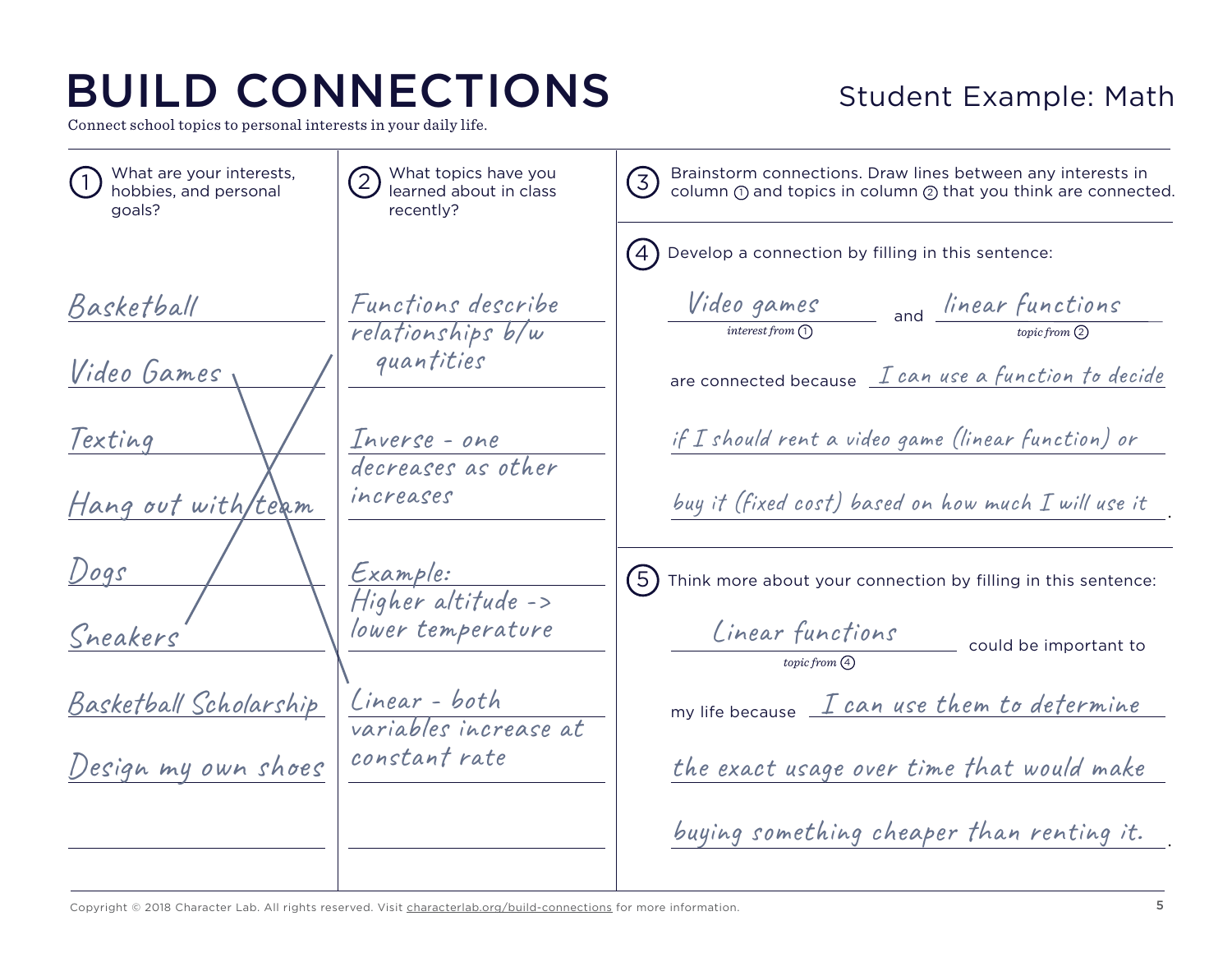Connect school topics to personal interests in your daily life.

### Student Example: English

| What are your interests,<br>hobbies, and personal<br>goals? | What topics have you<br>$\left( 2\right)$<br>learned about in class<br>recently? | Brainstorm connections. Draw lines between any interests in<br>(3)<br>column 1 and topics in column 2 that you think are connected. |
|-------------------------------------------------------------|----------------------------------------------------------------------------------|-------------------------------------------------------------------------------------------------------------------------------------|
|                                                             |                                                                                  | Develop a connection by filling in this sentence:                                                                                   |
| Movies!                                                     | Great Gatsby                                                                     | Dancing<br>and <i>narrative theme</i><br>interest from (1)                                                                          |
| Music                                                       | Symbolism -<br><i>chirts=wealth</i>                                              | are connected because both express important                                                                                        |
| Dancing                                                     | <u> Theme - greed as fatal</u><br>Flaw                                           | ideas indirectly - dance uses movement,                                                                                             |
| Make dance team!!                                           |                                                                                  | novel uses story                                                                                                                    |
| Q2 Honor Roll                                               | Is the American<br>dream possible?                                               | (5)<br>Think more about your connection by filling in this sentence:                                                                |
| Help abandoned<br>animals                                   | Details - clothes                                                                | Narrative theme<br>could be important to<br>topic from (4)                                                                          |
| <u>Learn to play guitar</u>                                 | <u>Daisy hair/voice,</u><br>material goods                                       | my life because I can think about what                                                                                              |
| Become a vet                                                |                                                                                  | messages my dance routines communicate                                                                                              |
|                                                             |                                                                                  | and pick important themes to express                                                                                                |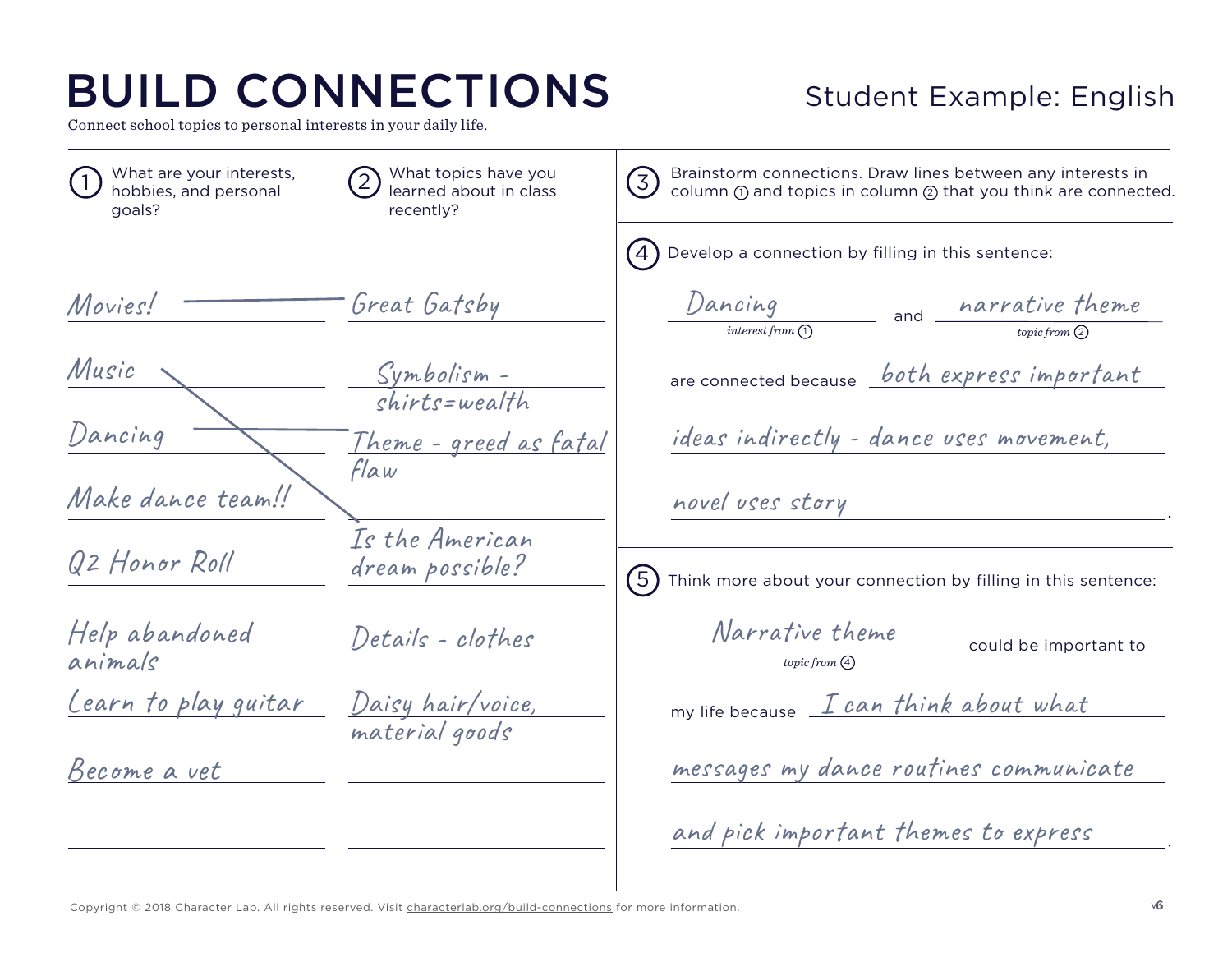Connect school topics to personal interests in your daily life.

#### Student Example: Social Studies

 could be important to my life because  $I$  should research what  $I$  buy 1) What are your interests,  $\sqrt{2}$ *topic from* 2 What topics have you learned about in class recently? What are your interests, goals?  $\left( 4 \right)$  $(5)$ Develop a connection by filling in this sentence: Think more about your connection by filling in this sentence: . . and are connected because many used economic *interest from* (1 Comic Books Movies (Marvel) Music Draw my own comic Visit China Get new phone Get a summer job My cat Civil rights leaders Gandhi - lawyer, satyagraha, independence for India, salt march Dr. Martin Luther King, Jr. - preacher, civil disobedience, Montgomery Bus Boycott, voting rights, equality under law Choosing a new phone <sub>and</sub> civil rights leaders Civil rights leaders choices, like not buying cloth or boycotting buses, to effect change. I can too. (like phone) to know how my choices could help or harm others. 3) Brainstorm connections. Draw lines between any interests in<br>column ① and topics in column ② that you think are connected. Brainstorm connections. Draw lines between any interests in *topic from*  $\Omega$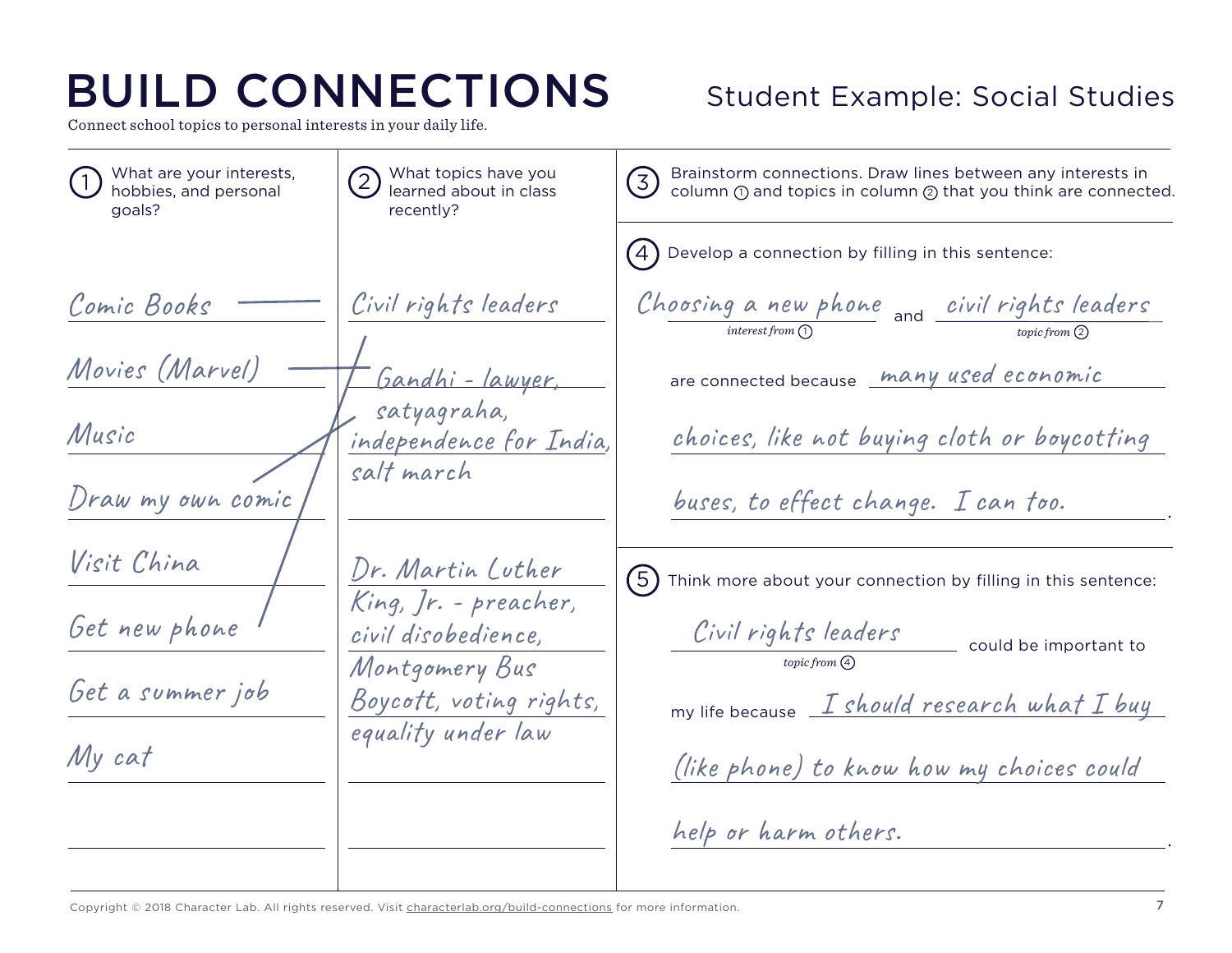Connect school topics to personal interests in your daily life.

#### Student Example: Science

 could be important to my life because  $\begin{array}{cc} \textit{I can best help patients if I} \end{array}$ 1) What are your interests,  $\sqrt{2}$ *topic from* 2 What topics have you learned about in class recently? What are your interests, goals?  $(4)$  $(5)$ Develop a connection by filling in this sentence: Think more about your connection by filling in this sentence: . . and are connected because  $\;\; \mathcal{I} \; can \; find \; what \; is$ *interest from* (1 Cross country Hiking with my family Food! Student government TV (Spongebob) Volunteering Win Districts Pass all my APs Become a doctor Organ systems and homeostasis Organs all have roles to meet needs In cells, all parts have roles too Homeostasis: body is in equilibrium When body is NOT in homeostasis for too long, we get sick or die Becoming a doctor and homeostasis Homeostasis threatening the balance in the body in order to diagnose patients. base decisions on many factors affecting them, like stress and eating habits 3) Brainstorm connections. Draw lines between any interests in<br>column ① and topics in column ② that you think are connected. Brainstorm connections. Draw lines between any interests in *topic from*  $\Omega$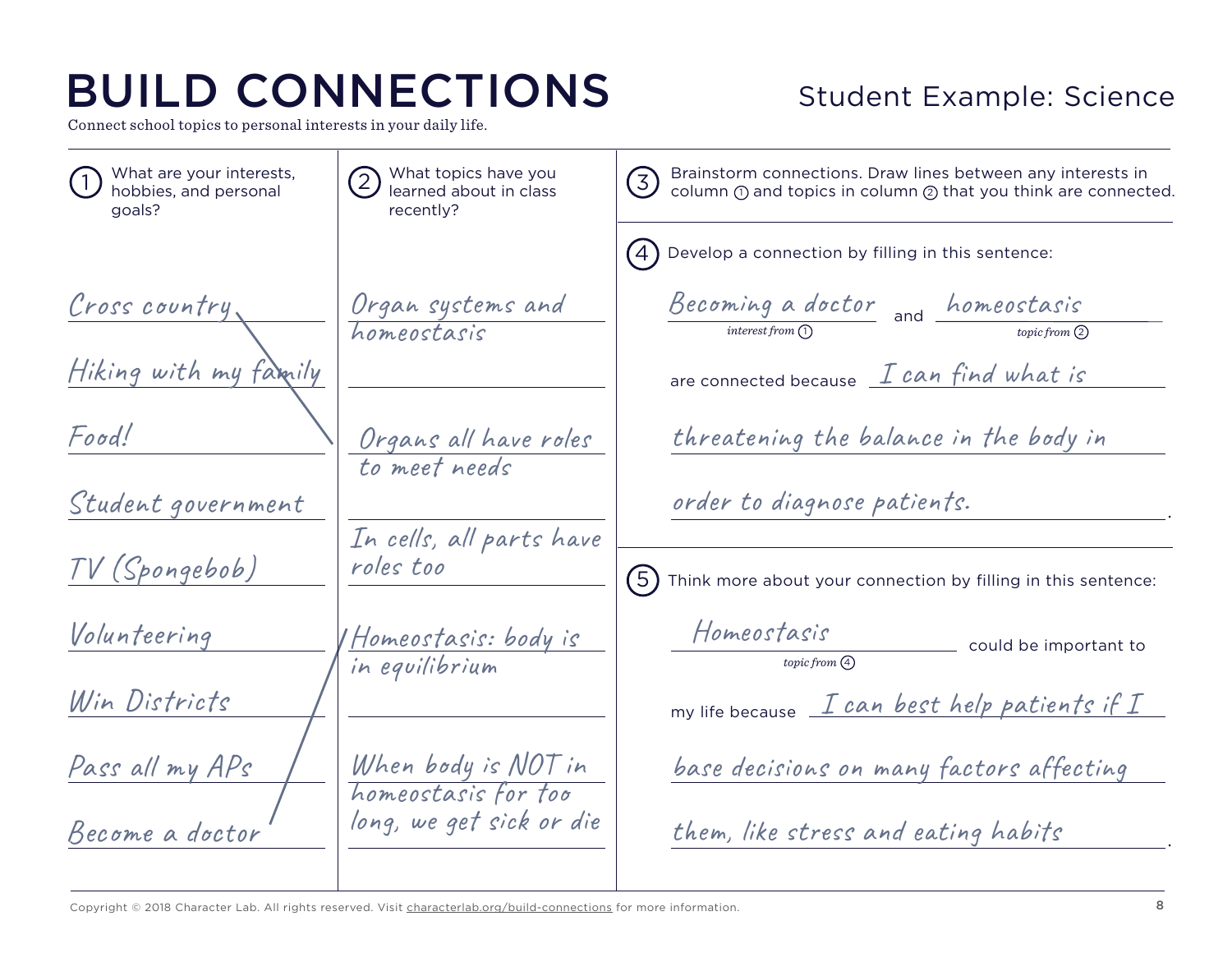Connect school topics to personal interests in your daily life.

### Annotated Exemplar: Math

Basketball Video Games Texting Hang out with/team Dogs Sneakers Basketball Scholarship Design my own shoes Be in a video game Functions describe relationships b/w quantities Inverse - one key terms decreases as other increases Example: Higher  $\overline{altitude -> lower}$ temperature Shows Linear - both content variables increase at constant rate Video games and linear functions Linear functions are connected because  $\perp$  can use a function to decide if I should rent a video game (linear function) or buy it (fixed cost) based on how much I will use it my life because  $\begin{array}{ccc} I & can & use & then & to & complex \end{array}$ different options in the future, like buying or paying a monthly fee for my phone . Importance is could be important to 1) What are your interests,  $\sqrt{2}$ *topic from* 2 What topics have you learned about in class recently? What are your interests, goals? 4  $(5)$ Develop a connection by filling in this sentence: Think more about your connection by filling in this sentence: . and *interest from* (1 3) Brainstorm connections. Draw lines between any interests in<br>column ① and topics in column ② that you think are connected. Brainstorm connections. Draw lines between any interests in Topic +  $\sim$  details **Defines** understanding of selected Describes connection clearly & precisely Brainstorms multiple possible connections Complete/robust range of interests personal & actionable  $topic from (4)$ Includes content vocabulary

Copyright © 2018 Character Lab. All rights reserved. Visit [characterlab.org/b](http://www.characterlab.org/build-connections)uild-connections for more information.